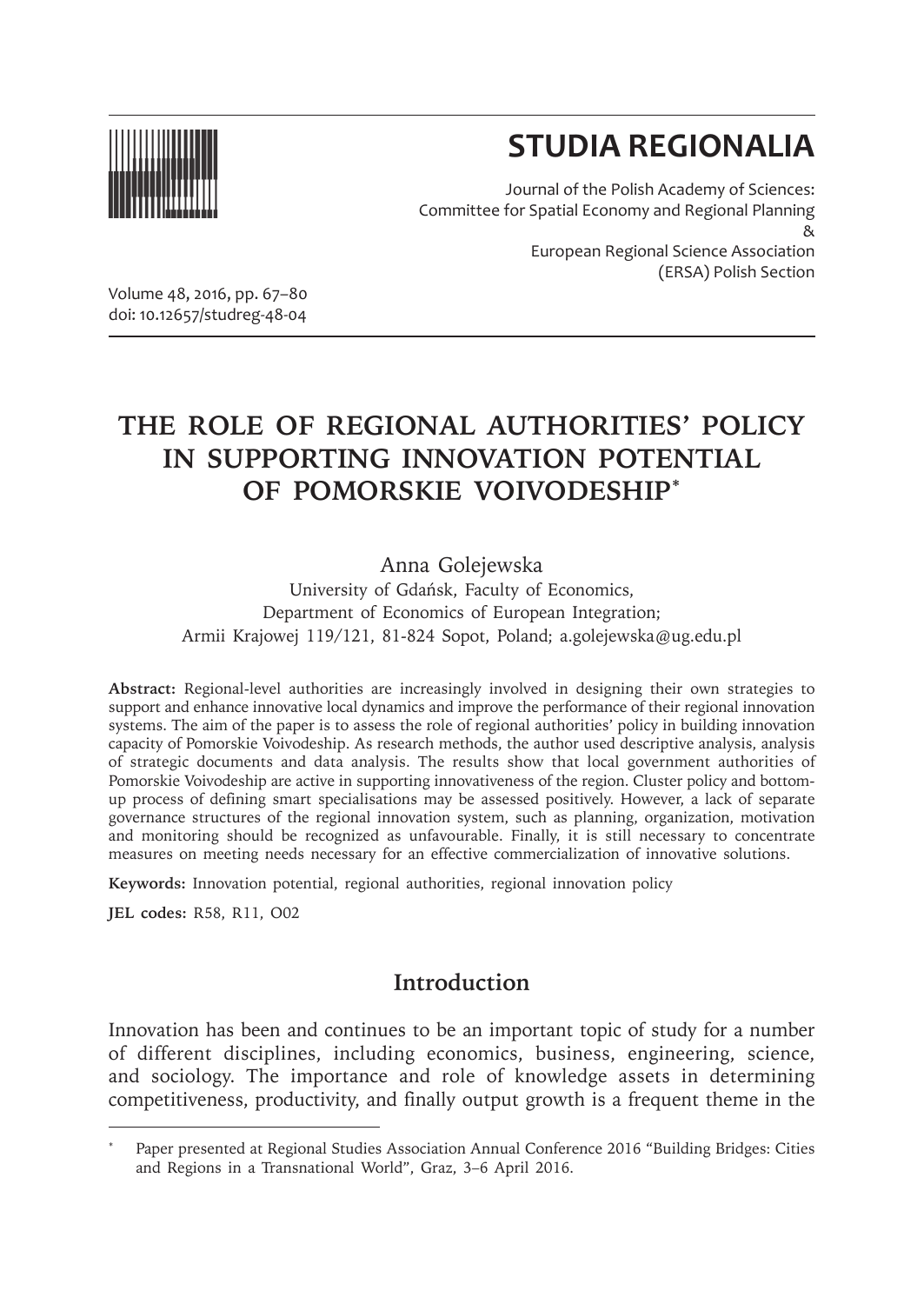(spatial and non-spatial) literature (Harris 2008: 16). Recognition of the importance of learning and innovation to regional development leads to the question "how can innovation be fostered and supported?" The regional policies take differing approaches to support for innovation. In some cases, innovation is at the heart of regional policy, with the emergence of "regional innovation policies"; in other cases, regional policy undertakes selective intervention in support of certain aspects of innovation; and in yet other cases, the role of regional policy restricts itself to assisting a supportive business environment as a framework for regional innovation activity (Bachtler *et al.* 2005: 1).

The aim of the paper is to examine the innovation potential of Pomorskie Voivodeship and assess the role of regional authorities' policy in building innovation capacity of the region. Although low percentage of Pomerania's firms implements innovation, those firms, which do it, achieve one of the best results in a country. Since 2006, Pomorskie Voivodeship is a leader in terms of a share of new or substantially modernised products in total revenues. The region has one of the highest input- and output-index of innovativeness among Polish regions (Golejewska 2013). In order to achieve the main objective of the paper, the following detailed objectives are expected to be met: 1. presentation of literature review of regional innovation potential and the role of regional authorities' policy; 2. analysis of innovation potential of Pomorskie Voivodeship; 3. analysis of regional authorities' activities in terms of implemented strategies 4. implications for regional policy. The analysis of potential covers the period 2005–2015. The research is based on data from the Local Data Bank maintained by the National Statistical Office (NSO), Eurostat Regional Database, the Self-Government of the Pomeranian Voivodeship and the Pomerania Development Agency. As research methods, the author used descriptive analysis, analysis of strategic documents and data analysis.

#### **1. Theoretical framework**

The concept of innovation potential is a critical, but often overlooked, element in the discussion of innovation. Defining and understanding the potential is important because it is the source of all innovations. Potential, as defined by Cheymetova *et al*., means *a source of opportunities, resources and stock, which can be activated and used to solve a problem or achieve a certain goal* (Cheymetova & Nazmutdinova 2015: 79). The term "innovation potential" is used alternatively to innovation capacity (Kasperkiewicz 2009; Nowakowska 2009a, 2009b) and drivers of innovation (Strahl 2010). Guzik defines it as *the capacity to generate diffusion and consumption of innovation* (Guzik 2004: 2). According to Poniatowicz (1999), regional innovation potential means a set of defined factors characteristic for a given region affecting its capacity to participate in innovation processes. In the literature, most frequently mentioned are simply elements of innovation potential, such as innovative firms; available technologies, patents, know-how; R&D entities; intermediary, supporting and financing institutions; organisational and co-operation relationship between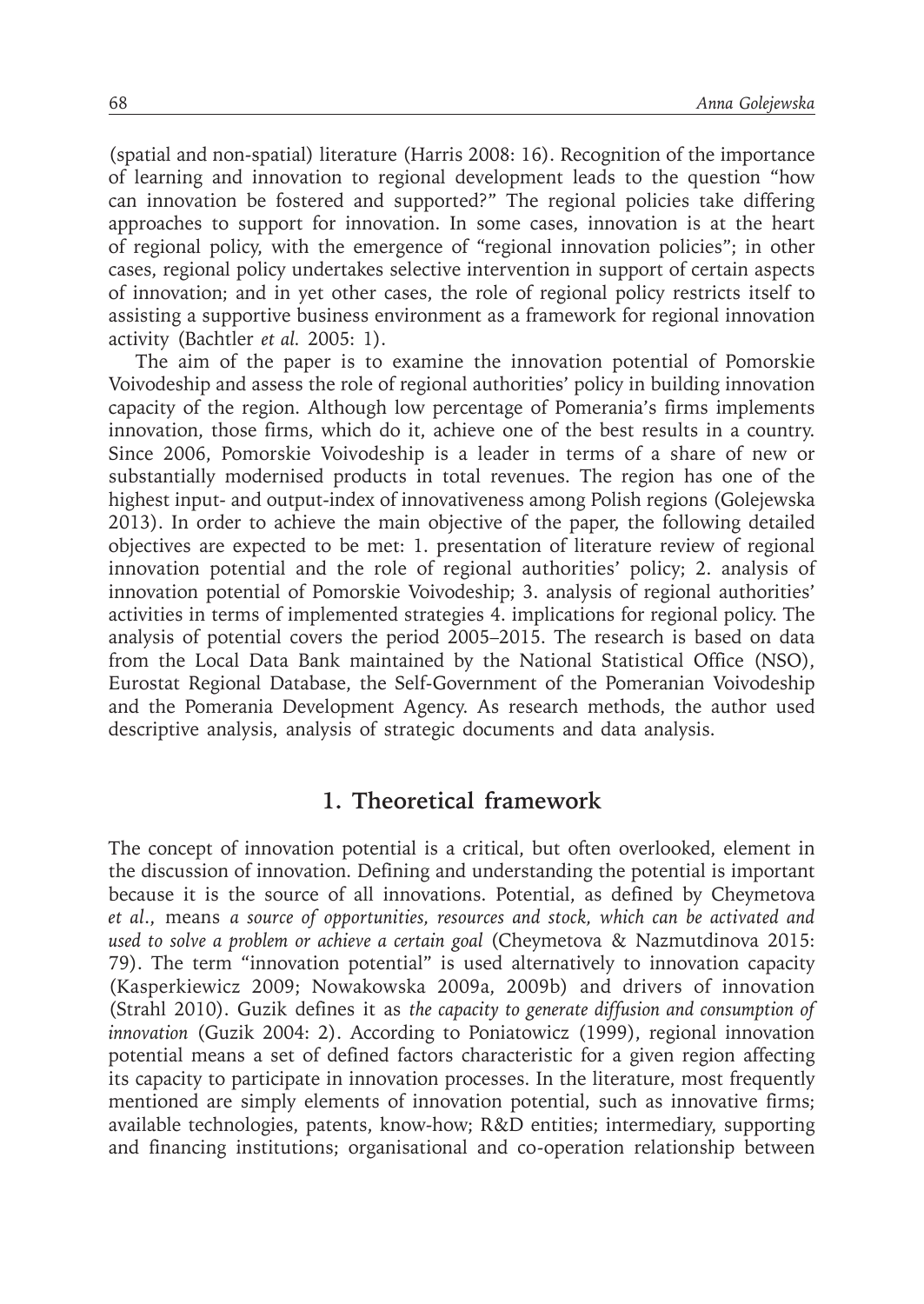the above mentioned institutions, and programming and legislative documents concerning innovativeness. According to Koshatzky, elements of the potential are: supply (suppliers of technologies), innovative services, strategies and policies, regional environment, relations between companies, internal relations in firms and R&D activities (Koshatzky 1997, quoted after Siłka 2012).

Region can be regarded as innovation incubator which provides appropriate conditions for setting up and development of innovative companies as well as pro-innovation behaviour among other important entities of that territory. Recent literature calls into question that innovations emerge from the single inventor or even in whole internally within a firm or organization (Amara *et al.* 2003; Wolfe 2009; Johnson 2011). Knowledge-based transformations should not be understand as results of the actions of firms alone, "but as a structural characteristic of knowledge-based economies" (Leydesdorff 2010: 4) and "a social process that depends on interaction and learning" (Hall 2010: 10). The literature indicates various "territorial innovation systems" (Lagendijk 1997; Moulaert & Mehmood 2010). Their typology often includes industrial districts (focused on growth dynamics of small and medium sized enterprises), innovative milieu, regional innovation systems, clusters and learning regions (Lagendijk 1997; Porter 2001; De Propris & Crevoisier 2011). Cooke explains regional innovation system as a combination of regional innovation policies, innovation environment, innovation potential, and innovative network (Cooke 1992). The regions with an institutional framework that facilitates learning and knowledge exchange as well as provides a common framework for a variety of interactions become more successful in global competition (Asheim 2000; Storper 1997, quoted after Zakauskaite 2013: 16).

Regional innovation system is an essential element of integration of science and economy. The system will be of poor quality without taking into account important role of local authorities. The approach of local government bodies to the problem of innovation development presents its innovation policy embodied in legal acts and documents. Innovation policy includes elements of R&D policy, technology policy, infrastructure policy and education policy. It can be more or less selective (Edquist 1999). Local government authorities in most cases recognize their role in developing innovative environments. On the one hand, in accordance with the laws, they develop Regional Innovation Strategies, on the other hand, they remain active in *inter alia* contracting the Regional Operational Programmes. The basic aim of Regional Innovation Strategies is to support regional or local authorities and other regional development organizations in defining and implementing an effective system of supporting innovativeness in the region (Kowalik 2014: 122). A particular case of local authorities' activities in building an innovative economy is public financial support to different pro-development institutions, such as technology transfer centres, science and technology parks and entrepreneurship incubators. Proper functioning of those institutions and implementation of their economic objectives requires adequate financial resources which can't be wholly obtained on a commercial basis. Then supporting their actions from public funds administrated mainly by local government authorities may be necessary (Brezdeń *et al.* 2010).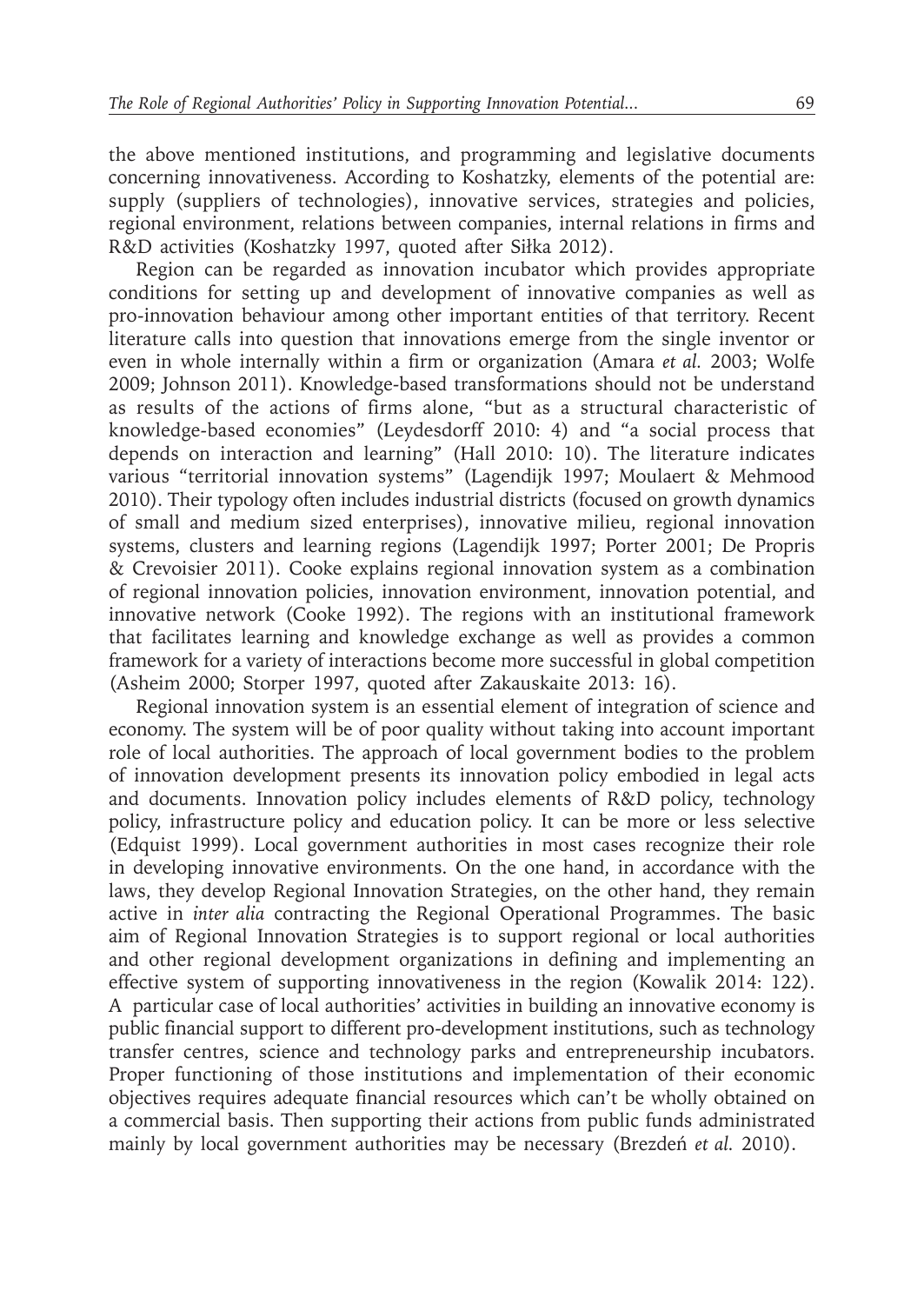## **2. Economy and innovation potential of Pomorskie Voivodeship**

Pomorskie Voivodeship is characterized by openness of economic relations, as evidenced by, among others, high value of exports (third place in the country) and a significant share of high technology products in export (second place in the country). Pomorskie Voivodeship, apart from high economic activity of inhabitants, is characterized by substantial investment including business sector (fourth position in the country) and high (as compared to domestic average) expenditures per industrial enterprise performing innovation activities (third position in the country). The region belongs to the group of Polish regions in which high innovation inputs correspond with high innovation outputs (Golejewska 2013: 95). When compared with the Visegrad Group regions, Pomorskie is classified as a region with medium levels of both indexes (Golejewska 2014). Regional Innovation Scoreboard 2016 classified the region as a moderate innovator (Hollanders *et al.* 2016: 4).

Table 1 presents innovation potential's indicators for the Pomeranian region in 2005–2015.

The share of population with tertiary education is steadily increasing. At the end of the period considered, it reached the 28.1\$ level. There are 27 higher education institutions in the region which accounts for over 6 per cent of all the institutions in Poland. The most important universities in Tri-city are: Gdańsk Technical University, University of Gdańsk and Gdańsk Medical University. Foreign students account for slightly over 2% of the overall number of students which is below the national average.

The share of HRST (Human Resources in Science and Technology) remains also on an unsustainable upward path. The share of R&D personnel and researchers in active population is rather stable and low in comparison to Mazowieckie (1.54% in 2013) or Małopolskie (1.23% in 2013), however above the national average. In 2013, R&D expenditure of the region as a share of GDP was more than two times lower than the EU average (2.03% of GDP), but higher than the national average (0.87% of GDP). In the region, the share of expenditure rose from 0.51% in 2005 to 0.98% of GDP in 2013. In 2014, the share of expenditures on innovation activity in Pomeranian enterprises in national expenditures amounted to 5.1% and was much lower than in the capital region (33.3% of total expenditures). Throughout the whole period considered, the share of expenditures on the innovation activity in companies in gross expenditure on fixed assets did not exceed dozen or so per cent. The share of innovative companies in the total number of enterprises remains one of the lowest in Poland (twelfth position in a country). Pomeranian firms very rare decide to co-operate implementing innovations. In 2015, industrial companies cooperating within clusters or other formalized co-operation represented only 4.3% of innovation active enterprises which was below the national average (6.6%).

Number of entities active in research is steadily increasing. It rose from 54 in 2005 to 196 in 2014. Throughout the analyzed period the number of patent applications did not exceed 10, except 2011. In each year concerned it was lower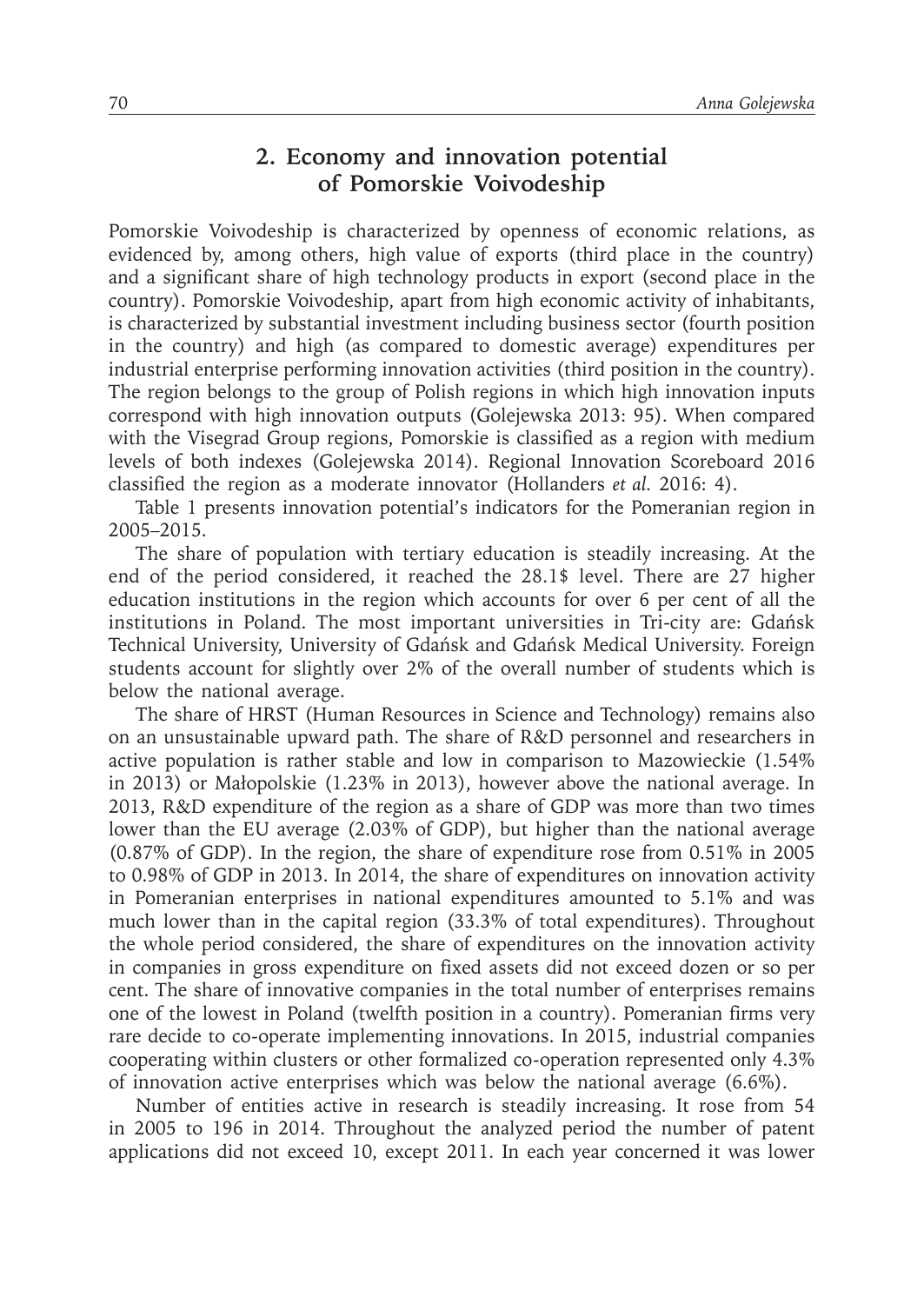|                |                        |                |                      |      | $\checkmark$   |      |      |      |      |                |                |
|----------------|------------------------|----------------|----------------------|------|----------------|------|------|------|------|----------------|----------------|
| Lp.            | 2005                   | 2006           | 2007                 | 2008 | 2009           | 2010 | 2011 | 2012 | 2013 | 2014           | 2015           |
| X1             | 16.6                   | 17.5           | 18.5                 | 19.5 | 21.1           | 22.7 | 23.9 | 25.9 | 26.7 | 26.5           | 28.1           |
| X <sub>2</sub> | 13.0                   | 14.4           | 15.4                 | 16.0 | 17.3           | 17.9 | 19.6 | 20.5 | 20.9 | 20.3           | 22.1           |
| X <sub>3</sub> | 0.77                   | 0.86           | 0.78                 | 0.78 | 0.81           | 0.8  | 0.88 | 0.86 | 0.86 | :              | $\ddot{\cdot}$ |
| X4             | 0.51                   | 0.51           | 0.5                  | 0.56 | 0.51           | 0.6  | 0.7  | 1.07 | 0.98 | $\ddot{\cdot}$ | $\ddot{\cdot}$ |
| X5             | $\ddot{\phantom{a}}$   | 11,0           | $\div$               | 14,1 | $\ddot{\cdot}$ | 13,9 | 8,7  | 6,0  | :    | :              | $\ddot{\cdot}$ |
| X6             | $\ddot{\phantom{a}}$ . | 26,6           | $\ddot{\phantom{a}}$ | 20,9 | 15,4           | 14,3 | 15,2 | 10,9 | 12,5 | 12,3           | 12,6           |
| X7             | 21.4                   | 11.9           | 17                   | 8.8  | 5.3            | 4.8  | 5    | 3.6  | 3.9  | 5.3            | 4.3            |
| X8             | ÷                      | $\ddot{\cdot}$ | $\ddot{\cdot}$       | 6.1  | 2.6            | 5    | 4    | 3.5  | 2.8  | 2.1            | 2.4            |
| X9             | 54                     | 53             | 58                   | 58   | 64             | 102  | 128  | 157  | 183  | 196            | $\ddot{\cdot}$ |
| X10            | 2,1                    | 1,1            | 7,3                  | 5,0  | 5,0            | 7,0  | 10,9 | 8    | :    | $\ddot{\cdot}$ | $\ddot{\cdot}$ |
| X11            | 31,0                   | 33,5           | 37,4                 | 31,9 | :              | 49,8 | 47,8 | 46,9 | 23,6 | 31,8           | 21             |
| X12            | 20,5                   | 19,3           | 20,2                 | 19,8 | 16,8           | 16,5 | 15,4 | 15,7 | 16,2 | 16,5           | $\ddot{\cdot}$ |
| X13            | 1.6                    | 1.6            | 2.1                  | 2.1  | 1.5            | 2.1  | 1.7  | 1.5  | 1.9  | 1.9            | 1.4            |
| X14            | 26.8                   | 26.6           | 28                   | 32.1 | 31.5           | 32.2 | 33.5 | 34.2 | 33.1 | 32.2           | 32.7           |

Table 1. Innovation potential's indicators for the Pomeranian Region in 2005–2015

Source: Own elaboration based on Local Data Bank and Eurostat Regional Statistics.

X1 – population with tertiary education, percentage of 25–64 years age class;

- X2 persons with tertiary education (ISCED) and employed in science and technology (HRST core), percentage of active population;
- X3 total R&D personnel and researchers, percentage of active population;
- X4 total intramural R&D expenditure (GERD), percentage of GDP;
- X5 expenditures on the innovation activity in companies in gross expenditure on fixed assets;
- X6 average share of innovative companies in in the total number of enterprises;
- X7 innovating SMEs collaborating with others (percentage of all SMEs), industry
- X8 innovating SMEs collaborating with others (percentage of all SMEs), services;
- X9 entities active in research;
- X10 patent applications to the EPO per million inhabitants;
- X11 share of new or substantially modernized products in total production sold in industrial companies;
- X12 share of net revenues from sales in high and medium-high tech enterprises;
- X13 employment in high-technology manufacturing, percentage of total employment;
- X14 employment in knowledge-intensive services, percentage of total employment.

than the national average. In 2012, the number of region's patent applications represented only 3.4% of the total volume. The region has the highest shares of new or substantially modernized products in total production sold in industrial companies. Unfortunately, the share of net revenues from sales in high and medium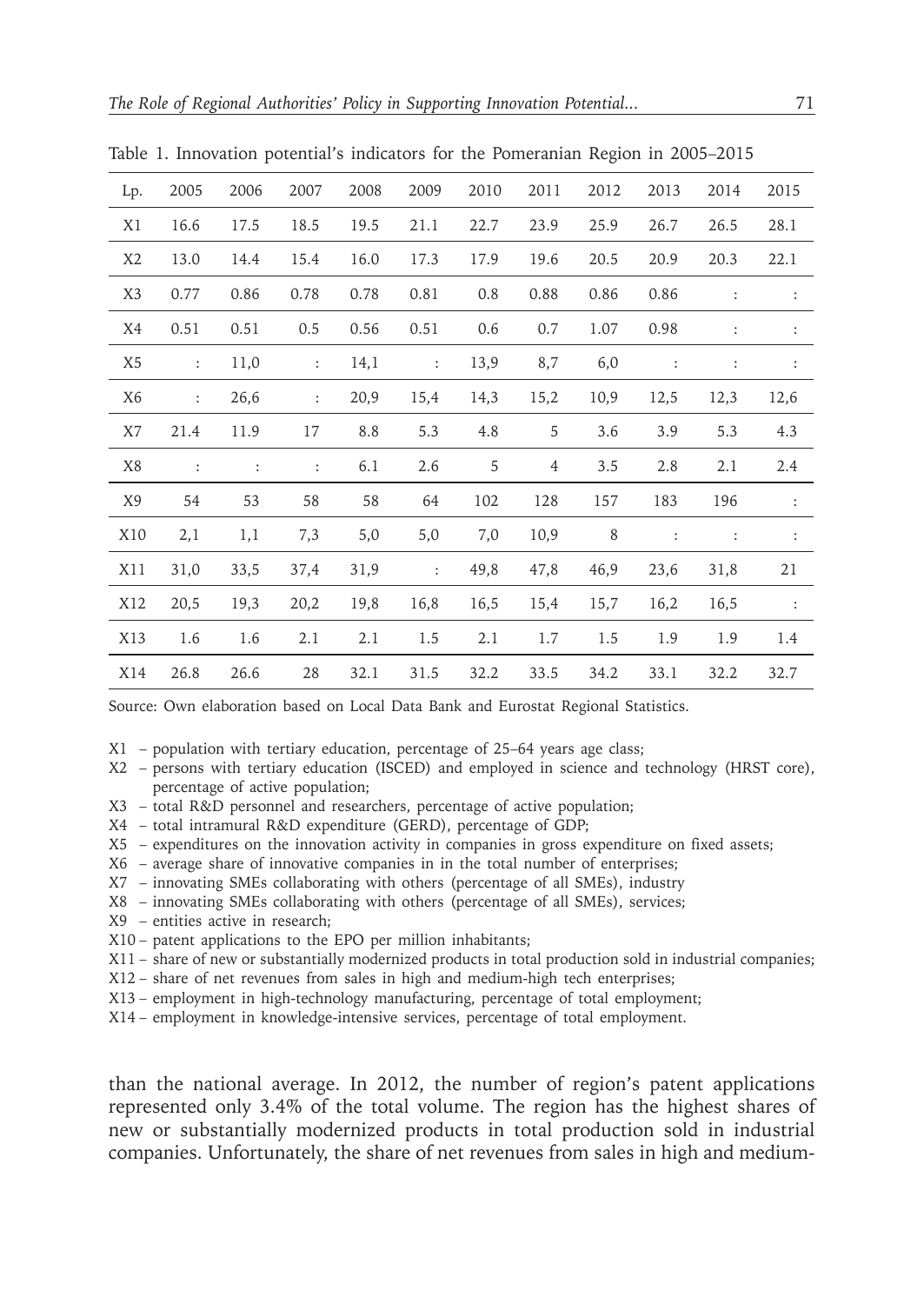high-tech enterprises remains far lower than the national average, only 16.5% in 2014. Employment in high-technology manufacturing is much lower than in knowledge-intensive services but higher than the national average. In 2015, the share of employment in high-technology manufacturing amounted to 1.4% and in knowledge-intensive services to 32.7% of total employment.

## **3. Innovation policy of Pomorskie Voivodeship**

#### **3.1.** *Regional Innovation Strategy for Pomorskie Voivodeship*

The regional authorities of Pomorskie Voivodeship assume the role of inspirer and co-ordinator of interventions aimed at the development processes of the region. Development work on *Regional Innovation Strategy for Pomorskie Voivodeship* (RIS-P) was initiated in the year 2002. Three main strategic fields of the strategy implementation were: increased capacity of firms to develop innovations, increased usage and development of the regional R&D potential, establishment of the implementation system of the RIS-P as the basic condition of the main aim of the strategy feasibility. There were four horizontal objectives adopted in the RIS-P:

- building consensus and partnership for the development of information society and innovation in the region,
- encouraging innovation culture and pro-innovative education,
- development support of areas outside the Tri-city agglomeration through innovation,
- development support of SMEs through wide use of the innovation potential of the Tri-city agglomeration (RSI 2004: 29).

The timescale of the strategy covered nine years, from 2005 to 2013. Its implementation process started in May 2005 and was divided into two stages. Initial stage (2005–2006) was devoted to development of the RIS-P system, the second period was dedicated to the fulfilment of the main aims of the project and the related measures (Sekuła 2012: 344). In this period, in Pomorskie Voivodeship were created the Gdańsk Science and Technology Park and the Pomeranian Science and Technology Park in Gdynia. The Regional Innovation Strategy was implemented *i.a.* through the following projects: "InnoPomerania – campaign promoting entrepreneurship, innovativeness and creativity in the region", "InnoPomerania – partnership for innovation" and "Inno-PhD student – grants for doctoral students".

Strategic documents such as innovation strategies should be focused on generation and strengthening regional innovation systems. A network of business support institutions in Pomorskie Voivodeship includes about 120 entities such as regional development agencies, local government entities, associations and foundations for support of entrepreneurship, business incubators, science and technology parks, technology transfer centres, loan, guarantee and venture capital funds etc. (PARP 2011: 3). Potential of business advocacy infrastructure in the region is not used in an efficient way and the offer of business support institutions is not adequate to the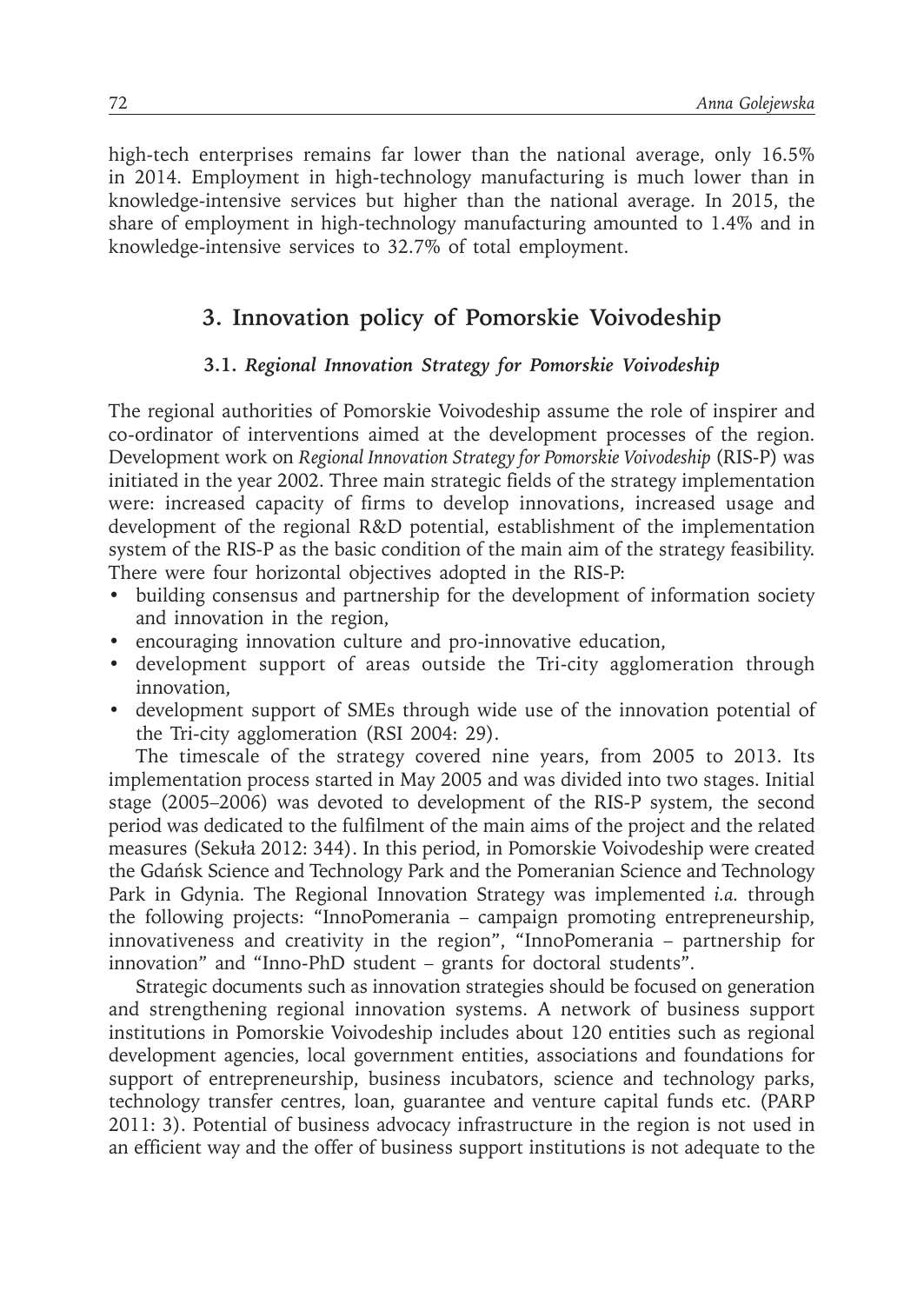needs of entrepreneurs. There is also lack of support for establishing co-operation between enterprises and R&D institutions, services supporting universities in the process of focusing research on needs of the economy and in the process of technology transfer. Financial potential of institutions supporting development of innovation and entrepreneurship (including loan, guarantee and venture capital funds, banks *etc.*) is substantial, however worrying is a lack of co-ordination of activities of such entities, as well as little knowledge of the scope of their activities among enterprises and scientists **(**Regionalny Program Strategiczny*…* 2013: 10).

The assessment of the innovation strategy made for Pomorskie Voivodeship on the basis of areas of activity (development of innovation and entrepreneurship centres; development of financial instruments towards support for new business start-ups and high risk innovative projects; boosting and promotion of technological entrepreneurship) and addressees of the policy (entrepreneurs, business environment institutions, research and development units, local authorities) was satisfactory. The RIS-P to a large extent covered all categories of stakeholders, and well – fields related to development of innovation and entrepreneurship centres, as well as promotion of technological entrepreneurship. It should also be noted that concrete actions in terms of creation of groupings of innovative firms in special economic zones have been assigned to regional authorities (*PARP* 2013: 61). Some concerns included a lack of separate governance structures of the regional innovation system, such as planning, organization, motivation and monitoring. One of the main complains about the strategy was the fact that it lacked the reference to the Regional Development Strategy (Gorzelak *et al.* 2006: 108).

#### **3.2.** *Pomorskie Voivodeship Development Strategy 2020*

The first priority of *Pomorskie Voivodeship Development Strategy 2020* is modern economy (Strategia Rozwoju Województwa Pomorskiego 2020 2012). The modernization of the region's economy creates opportunities to build good economic (external investment, foreign trade, attracting and implementing innovation), educational and scientific, as well as social links (including cultural). The strategy is implemented through regional strategic programmes. Economic issues, including co-operation of science and business, regulates Regional Strategic Programme "Pomeranian Creativity Port", according to which "modern economy" – the main aim of the strategy, should be achieved through increase in efficiency of companies and improvement of competitiveness of higher education. The first objective should be achieved through:

- dissemination of innovation in enterprises and transfer of knowledge into the economy,
- support for cluster initiatives and projects implemented by clusters,
- support for foreign expansion of enterprises,
- attracting external investment,
- ensuring broadband access, including ultra-high speed networks. Under the second operational objective the following measures are provided:
- internationalization of higher education and the export of educational services,
- inter-university cooperation within the region,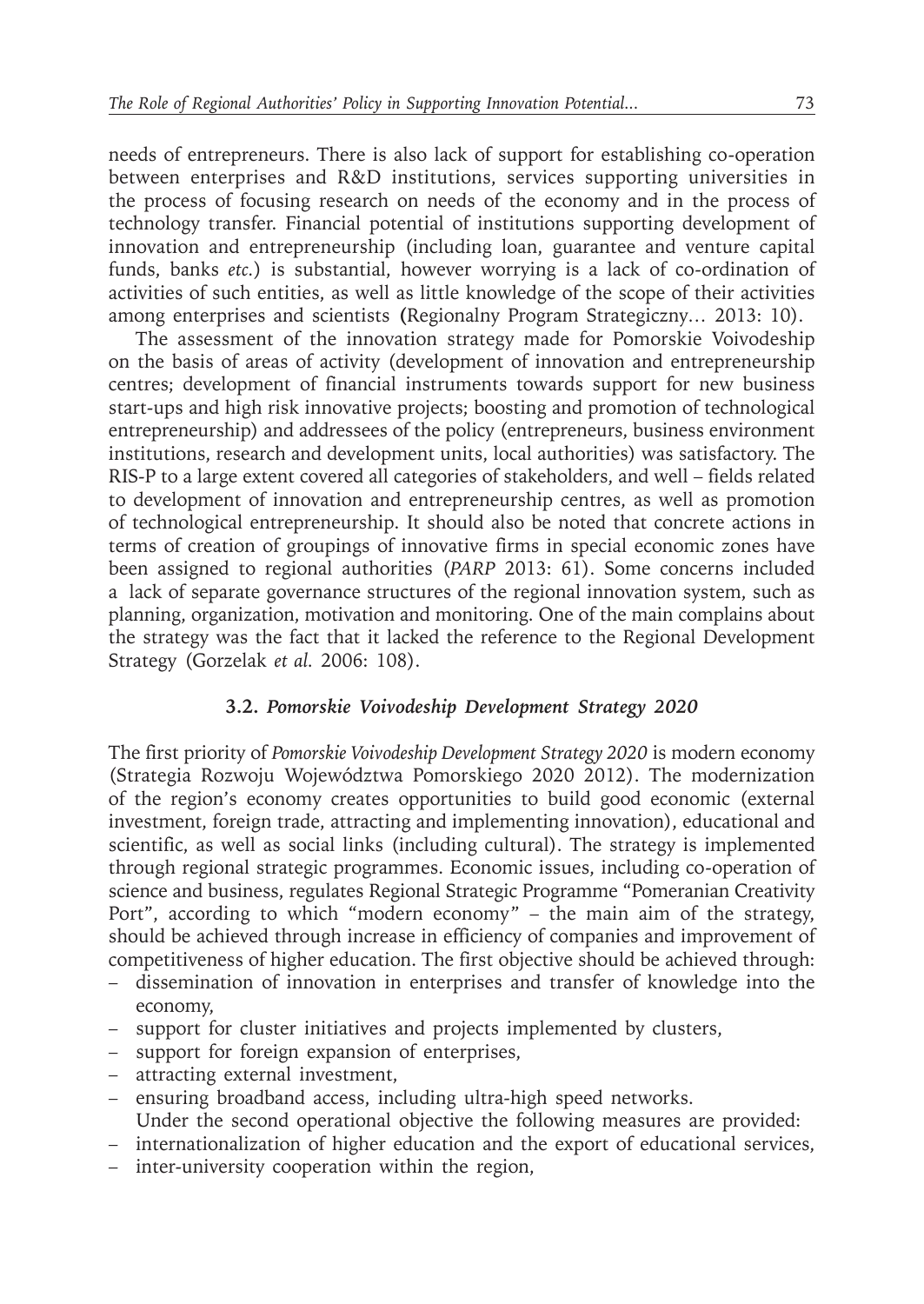- cooperation of universities and employers to improve the quality of education,
- support for sub-regional centers for vocational education.

The programme is a continuation of the thematic area of RIS-P which has been adjusted to current challenges and conditions for regional research and innovation strategies for smart specialization. The programme shall be implemented by annual implementation plans. Within the framework of the "Pomeranian Creativity Port", 6 strategic projects are to be implemented. These are:

- "Invest in Pomerania" (PLN 20 million), with the objective of expanding and improving system of attraction and support for foreign direct investment throughout the region;
- "Pomerania Export Broker" (PLN 40 million), focused on increasing the share of the Pomeranian enterprises on foreign markets;
- "Pomeranian Knowledge Triangle" (PLN 13,5 million), aimed at providing highclass research base for sectors with the greatest potential for development/smart specialization; including 4 sub-projects: Research Centre of New Technologies for Prevention and Treatment of Civilization Diseases and Ageing Period, Center for Innovative Technology Applications in Smart Urban Agglomerations (SmartLab), Oil and Gas Laboratory and National Centre for Research on the Baltic Sea;
- "Study in Pomorskie.eu" (PLN 12 million), focused on consistent and effective promotion of Pomeranian universities;
- "Innovation Centre" (PLN 43 million), aimed at fostering and supporting regional cooperation between universities and businesses, and increasing the number and quality of research and implementation projects;
- "Baltic Network of Knowledge and Entrepreneurship" (PLN 90 million) activating the mechanism of cooperation between universities and enterprises enhancing the responsiveness of education to labour market needs and knowledge transfer from universities to the economy by creation of a facility playing a function of Centre of Knowledge and Open Science including the Creative Space and Network of Dispersed Laboratories, the Centre of Knowledge and Technology Transfer, Pre-incubators Spin-Off, the Business Park and the Centre of Graduate (Regionalny Program Strategiczny*…* 2013: 69–74).

#### **3.3.** *Regional Programme for Supporting Clusters in Pomorskie Voivodeship in 2009–2015*

Pomorskie Voivodeship was the first Polish region which in 2009 approved *Regional Programme for Supporting Clusters in Pomorskie Voivodeship in 2009–2015* (Regionalny Program Wspierania Klastrów*…* 2009). The programme indicates the necessity to support interactions and relations between companies and entities from the R&D sector and between administration, in order to prepare regional companies to compete on international markets (PARP 2011: 4–5). It assumes support for creation not only of key clusters but also of clusters identified as sub-regional and potential technological networks, which, with relevant substantive and financial support, may become key clusters in the future and build region's competitive advantage.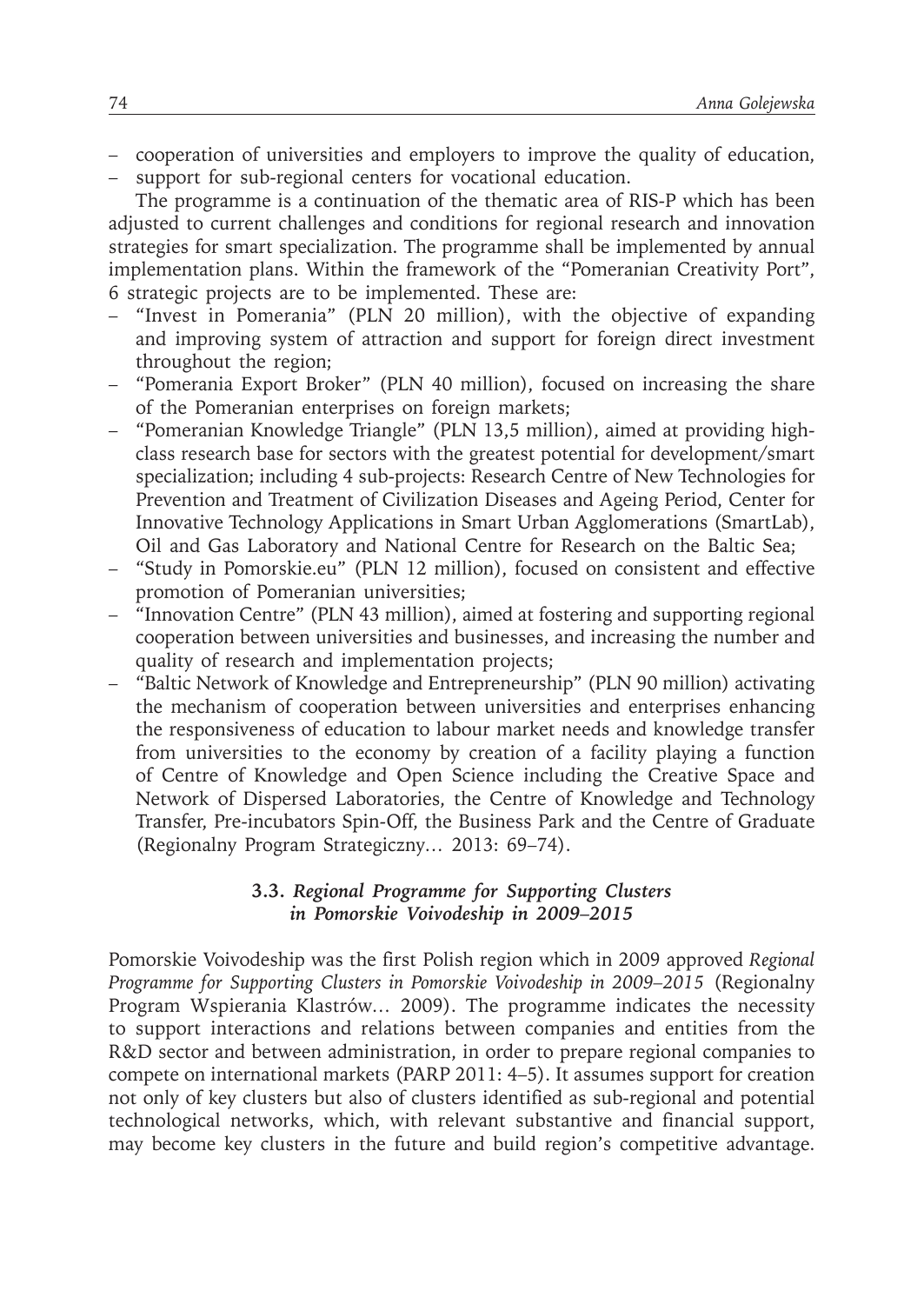Sub-regional clusters shall have potential of local and sub-regional centres, while clusters in the embryonic phase (technological networks) are those which have the chance for intense development in the future based on modern technologies and cooperation with research and development institutions. There have been more than twenty clusters identified in Pomerania region. To the key clusters, selected in the call for proposals, belong: INTERIZON – the Pomeranian ICT Cluster, the Baltic Eco-Energy Cluster and the Gdańsk Construction Cluster. The other clusters operate in such areas as renewable energy, tourism, transport and logistics, finance sector, maritime sector, bio-technology, sailing, amber manufacturing, social economy, leisure industry *etc.*

To implement the programme, the local government, together with the Gdańsk Institute for Market Economy, undertook a number of measures to stimulate cooperation and develop partnership projects implemented then by companies in a particular branch of industry. Branches invited to work together had been identified and indicated as development potential of the region. Invaluable effect of this co-operation, in addition to concrete projects, which were implemented and co-financed by the funds provided under the *Pomerania Regional Operational Programme 2007–2013* (introduced preferences for cluster projects in the form of additional points while applying for funds) was creating broadly understood trust among regional partners. Co-operation and development of positive bonds between Pomeranian entrepreneurs, research institutions and universities stimulated development of entrepreneurship in the region and affecting its competitiveness and quality of life of its residents.

Development of clusters depends to a large extent, on the adopted implementation system of the EU Structural Funds. The co-financing has been foreseen for construction of laboratory infrastructure, execution of research-development projects, creation of certification systems, promotion and internationalization, market analyses, generation and processing of information, construction of educational infrastructure and creation of new curricula, as well as training and consulting. The adopted *Regional Programme for Supporting Clusters in Pomorskie Voivodeship in 2009–2015* assumed the possibility of financing projects related to establishment and development of clusters under sub-measure 1.5.2 of the *Pomerania Regional Operational Programme 2007–2013*: "Support for Regional Pro-innovative Processes" and under sub-measueres 8.1.1, 8.1.2 and 8.2.1 of the *Human Capital Operational Programme 2007–2013*.

New directions for the development of cluster policy, following the decision to discontinue the programme, defines nowadays the "Pomeranian Creativity Port". Support is planned mainly for concrete projects resulting from cluster cooperation. This concerns in particular the thematic areas of the programme in which cluster projects generating high value added are expected. The actions aiming at identifying new and verification of the effectiveness of existing key clusters are planned. It is assumed that existing key clusters should participate in the identification process of Pomerania smart specialisations.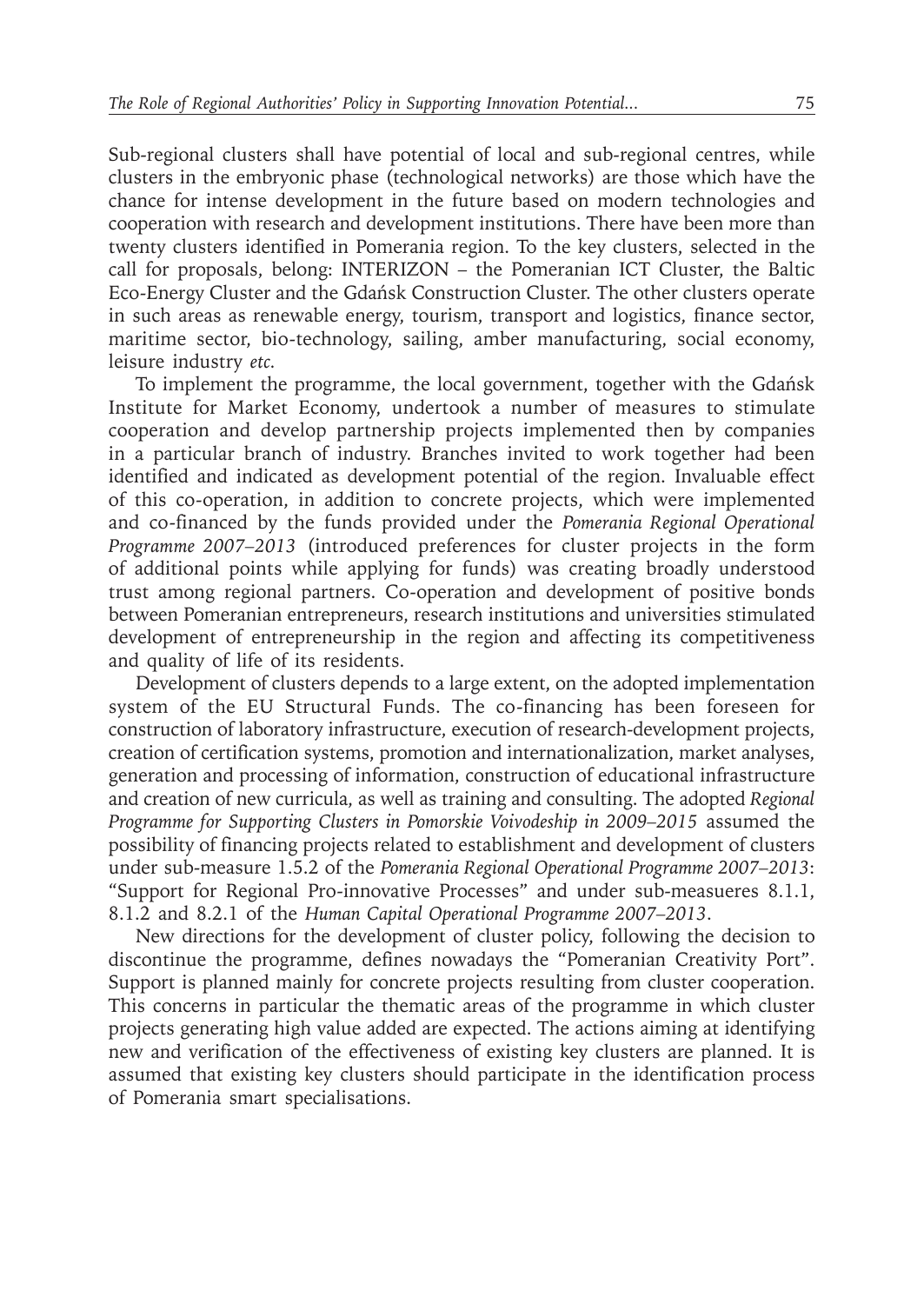#### **3.4. Regional smart specialisations**

The notion of smart specialisation is an important framework in the structural funding period 2014–2020 (Czyżewska & Golejewska 2014). There has been a bottom-up process of defining smart specialisations implemented in Pomorskie Voivodeship. Smart specialisations are proposed by so-called partnerships, *i.e.* interested economic and research communities and selected by regional authorities according to the highest development potential. Identification process of smart specialisation should be repeatable, initiated by the Board of Pomorskie Voivodeship, as a rule, every two years. There have been four smart specialisations identified in Pomorskie Voivodeship. Those are:

- offshore- and port and logistic- technologies: environmentally friendly explorations of marine resources, specialized vehicles, devices and constructions in the marine environment, underwater equipment and systems, energy-efficient and low-carbon technologies in sea areas *etc*.,
- interactive technologies in information environment: multimodal human-machine interfaces, embedded systems for intelligent spaces, Internet of things, data transfer, databases, security of data, cloud computing *etc*.,
- eco-efficient technologies in production, transmission, distribution and consumption of energy and fuels and in construction: energy storage, vehicles with alternative drives, energetic use of waste *etc.*,
- medical technologies concerning civilization diseases and ageing period: complex and differentiated solutions in prevention, diagnosis and therapy, systems of care for people with disabilities and the elderly *etc.* [http://drg.pomorskie.eu/ inteligentne-specjalizacje].

The concluded agreements specify objectives, material scope, principles of cooperation, rules for accessing financing form the EU structural funds and monitoring rules. As agreed, public support will be directed primarily onto implementation of innovative and R&D projects strengthening the potential of a given specialization. The *Pomerania Regional Operational Programme 2014–2020* provides even support solely for enterprises active in the areas of smart specialisations (the Priority Axis 1 "Commercialization of knowledge") or gives a preference to such enterprises (the Priority Axis 2 "Enterprises").

#### **3.5. Use of the EU structural funds for innovative projects in SMEs**

Although low percentage of Pomerania's firms implements innovation, those firms, which do it, achieve one of the best results in a country. In the region there is a potential and at the same time a need for funding for innovative projects. Regions are managers of Regional Operational Programmes supporting human capital and an innovative economy and based on priorities of regional innovation strategies. In the programming period 2007–2013, the majority of innovative projects co-financed under the Pomerania Regional Operational Programme has been implemented in manufacturing. Only a small part of them were in high-technology sectors, that are very important for diffusion of innovation. A totally different situation was observed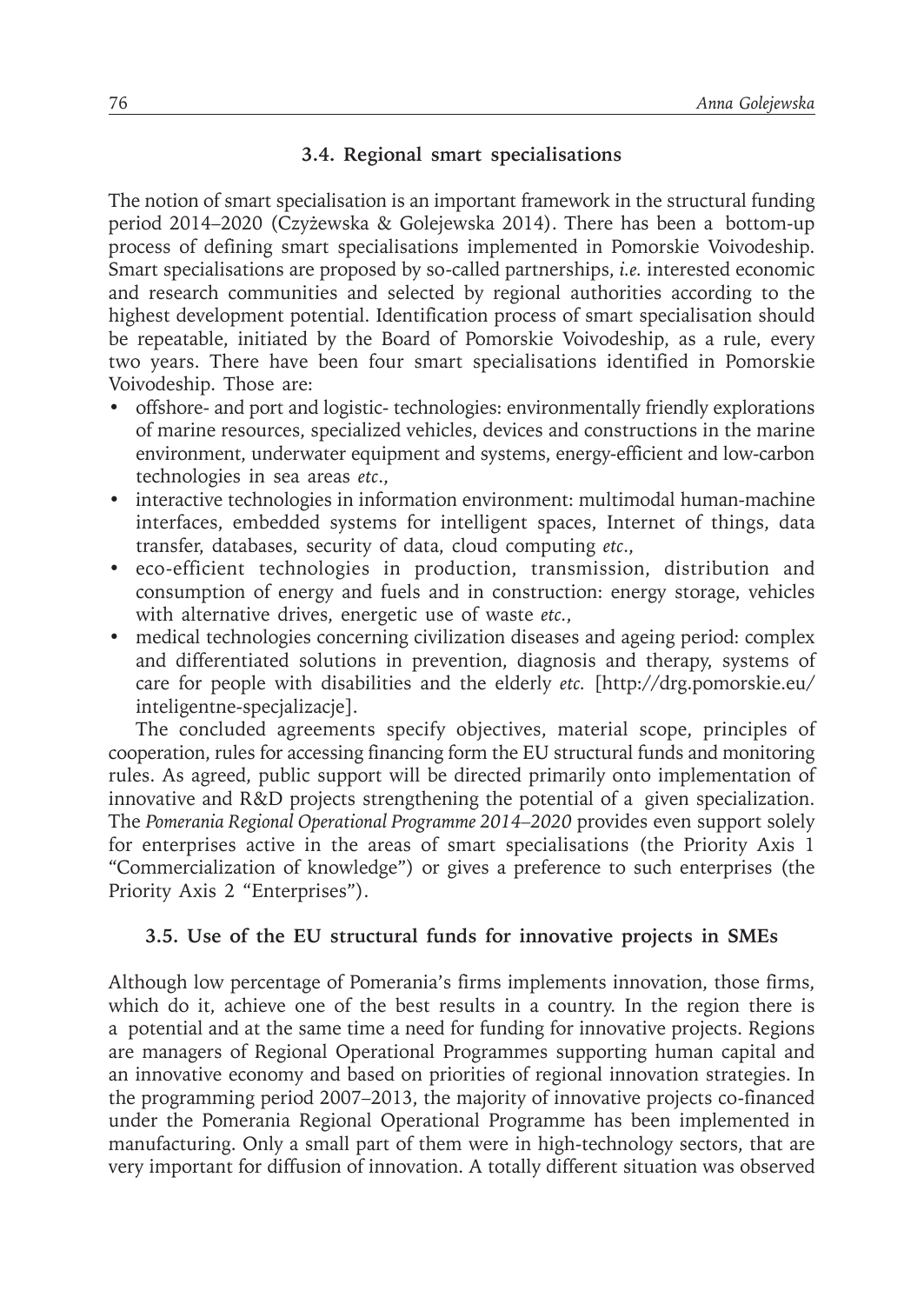in services. Unfortunately, only a small part of projects related to investment in firm's R&D activity. Most of them focused on implementation activity. The changes in enterprises focused mostly on incremental innovations which change the scale of the firm but are not unique to the branch (which meets the definition of innovation in the ROP). In Pomorskie Voivodeship, enterprises refrain from cooperation when implementing innovative projects, which prevents from full exploitation of innovation capacity of the region. The results show high concentration of projects in Tri-city agglomeration and adjacent districts, which confirms the role of agglomeration in promoting technology transfer and innovation (Golejewska & Gajda 2015). In the current EU programming period, support is directed to enterprises implementing innovative solutions, as well as to enterprises starting up or developing their R&D activity and cooperating with universities and scientific institutions (with an enterprise as a project leader). *The Pomerania Regional Operational Programme 2014–2020* also supports new enterprises (start-ups) based on innovative solutions, including spin-offs and spin-outs, which will be financed through seed and venture capital. Beside the repayable instruments, the use of grants and mixed instruments is envisaged (Regionalny Program Operacyjny Województwa Pomorskiego*…* 2015: 21; Golejewska & Gajda 2015).

#### **Summary**

Quantitative potential of Pomeranian enterprises is insufficiently exploited due, *inter alia*, to their insufficient cooperation, unmet modernization and training needs and limited access to capital. Support for companies should be aimed at their modernization in such aspects as improvement of eco-efficiency, international links including expansion into foreign markets, focusing on innovations and areas of intelligent specialisations, better use of the potential of digital technologies, as well as improvement of effectiveness of production processes.

The results show that regional authorities of Pomorskie Voivodeship are active in supporting innovativeness of the region. Developed cluster policy, together with a pilot – at national level – project in the form of identification of key clusters should be evaluated positively. It is a tool focused on development activities towards concentration of resources which is an essential prerequisite for development of regional smart specialisations. However it is still necessary to identify new and verify the effectiveness of existing key clusters. The results of the analysis also confirm that there is still a mutual distrust between companies in Pomorskie Voivodeship as regards innovation activity and also that they do not derive sizeable benefits from cooperation, given the number of patents. It should be considered as important to support more effectively cooperation in and outside the clusters. A bottomup process of defining smart specialisations implemented in the region can be considered positive, however effects of their implementation still remain to be seen. A point of concern is that projects co-financed by the EU funds in 2007–2013 were mainly implemented in low-technology sectors and focused on implementation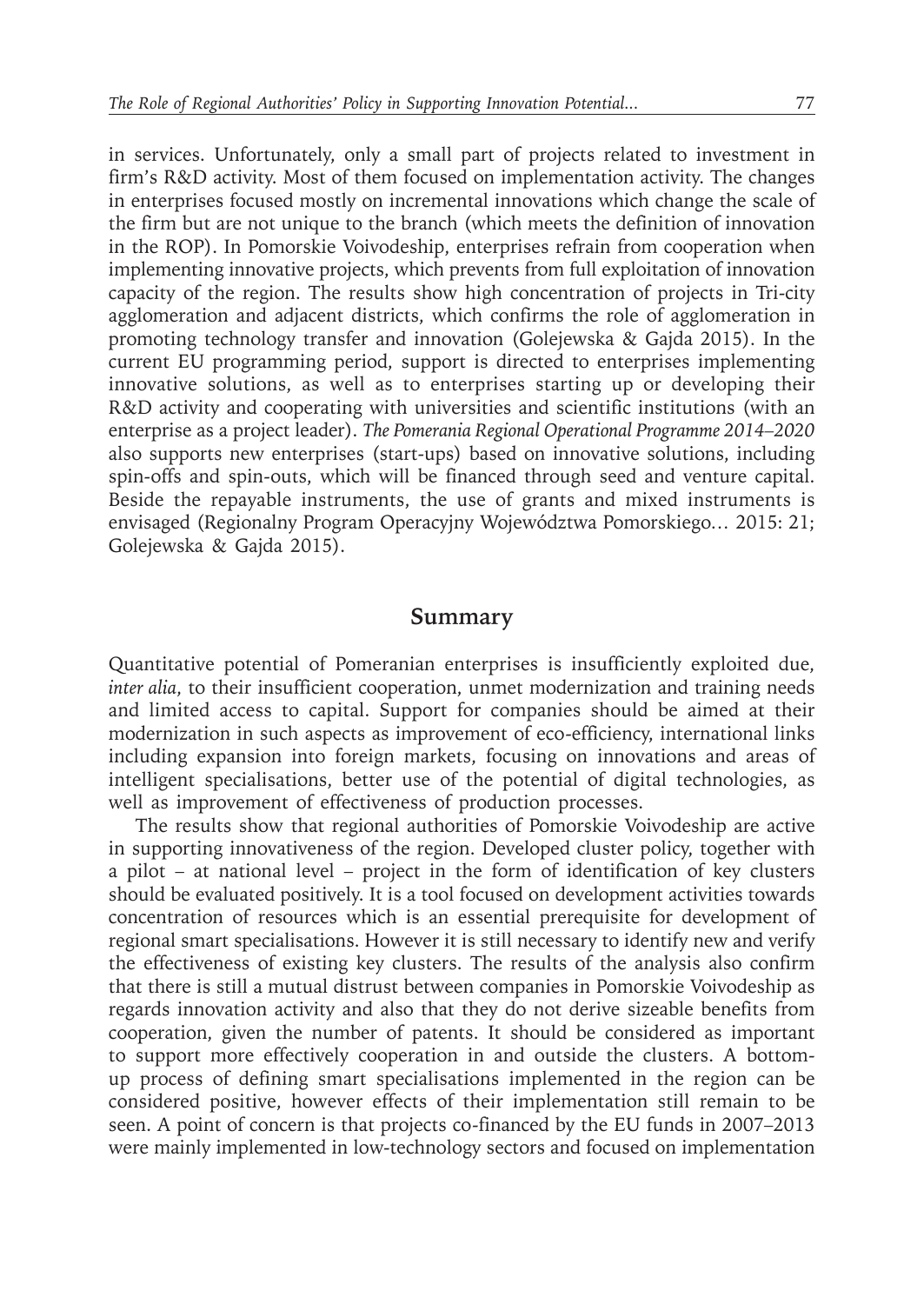activity of SME-s. In the current EU programming period it should change because preferred are firms starting up or developing their own R&D activity. There's an opinion that outlays for innovative activities in companies are "artificially driven" by the EU funds. Regional authorities should provide instruments enhancing R&D investments in firms to better prepare them for changes envisaged in the New Financial Perspective, after the year 2020.

A lack of separate governance structures of the regional innovation system, such as planning, organization, motivation and monitoring can be recognized as unfavourable. It is also important to implement stronger linkages between strategic documents. The main challenge for the regional authorities should be to promote pro-innovative behaviour in a wider population of enterprises, especially to the use of specific potential of the region and better linking public and private expenditure in this respect. According to the author, support for establishing cooperation between enterprises and R&D institutions should be strengthened. Strategic projects which are significant for creation of modern economy require constant monitoring. There are still not enough bodies responsible for promotion of R&D&I offer among enterprises and cooperation between science and business (Regionalny Program Strategiczny*...* 2013: 11). Regional innovation centres expect from the authorities systemic support and provision of tools ensuring protection of projects' intellectual property rights (Golejewska 2016). It is necessary to concentrate measures on meeting needs necessary for an effective commercialization of innovative solutions. Finally, more emphasis should be put on promotion of local innovative firms and use of their potential in projects implemented by and for regional and local authorities.

#### **References**

- Amara N., Landry R., Lamari M. (2003) Social Capital, Innovation, Territory and Public Policy. *Canadian Journal of Regional Science*, No. 26(1).
- Asheim B. (2000) Industrial Districts: The Contributions of Marshall and Beyond. In: Clark G.L., Feldman M.P., Gertler M.S. (eds.), The Oxford Handbook of Economic Geography. *Oxford University Press*, Oxford, New York.
- Bachtler J., Yuill D., Davies S. (2005) Regional Policy and Innovation. *EoRPA Paper*, No. 05.
- Brezdeń P., Drozdowska J., Spallek W. (2010) Wybrane instytucje prorozwojowe związane z pomocą publiczną w aktywizacji polskiej gospodarki. *Prace Komisji Geografii Przemysłu,*  No. 15.
- Cheymetova V.A., Nazmutdinova E.V. (2015) Socio-Economic Potential of the Region. *Asian Social Science*, No. 11(7).
- Cooke P. (1992) Regional Innovation Policy: Problems and Strategy in Britain and France. *Environment and Planning C: Government & Policy*, No. 3(3).
- Czyżewska D., Golejewska A. (2014) Advancement of Polish and French Regions in the Process of Smart Specialization [http://www sre.wu.ac.at/ersa/ersaconfs/ersa14/e140826aFinal00430.pdf; accessed 25 September 2016].
- De Propris L., Crevoisier O. (2011) From Regional Anchors to Anchoring. In: Cook P., Asheim B., Boschma R., Martin R., Schwartz D., Todtling F. (eds.), Handbook of Regional Innovation and Growth. *Edward Elgar*, North Hampton, USA.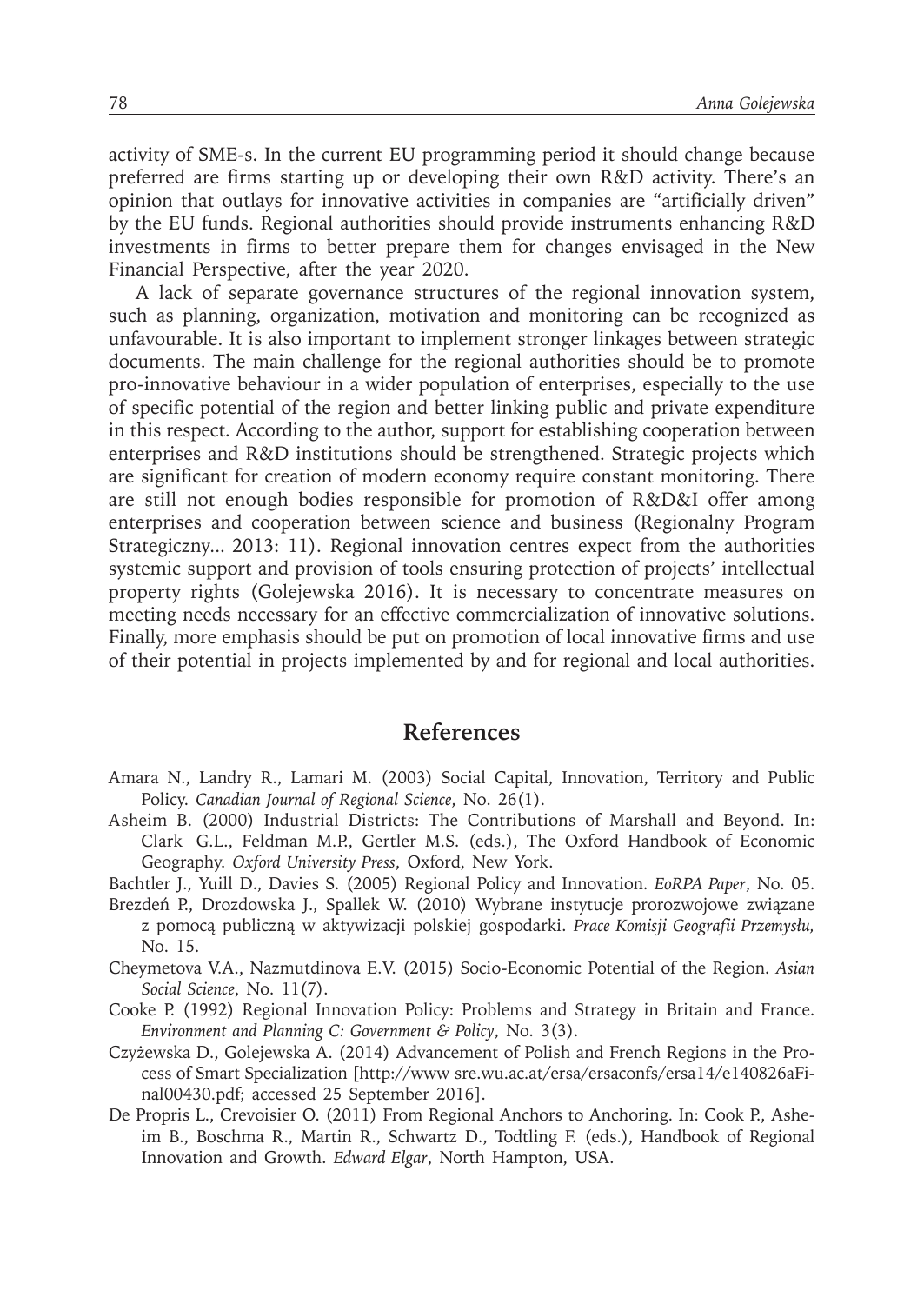Edquist Ch. (1999) Innovation Policy – A Systemic Approach*.* Incomplete Draft of May 9.

- Golejewska A. (2013) Input-Output Innovativeness of Polish Regions. *Social Research*, No. 33. Golejewska A. (2014) Innowacyjność Input-Output regionów Grupy Wyszehradzkiej. *Oeconomia Copernicana*, No. 1.
- Golejewska A. (2016) Rola ośrodków innowacji w budowie potencjału innowacyjnego regionu na przykładzie województwa pomorskiego*.* Paper presented at the 32. International Conference *The Role of Industry and Services in Socio-economic Development of Spatial Systems*, Department of Entrepreneurship and Spatial Management Institute of Geography, Pedagogical University of Cracow, 5–6 December.
- Golejewska A., Gajda D. (2015) How Polish Firms Use EU Funds for Innovative Projects? Final Evaluation of Pomerania Region in Poland, In: Bilgin M.H., Danis E., Demir E. CKM Lau (eds.), Innovation, Finance and the Economy. Proceedings of the 13th Eurasia Business and Economics Society Conference Series, *Eurasian Studies in Business and Economics,* No. 1, Springer.
- Gorzelak G., Bąkowski A., Kozak M., Olechnicka A. (2006) Polskie Regionalne Strategie Innowacji. Ocena i wnioski dla dalszych działań. *MRR*, Warszawa.
- Guzik R. (2004) Przestrzenne zróżnicowanie potencjału innowacyjnego w Polsce. In: Górzyński M. & Woodward R. (eds.), Innowacyjność polskiej gospodarki*. Zeszyty Innowacyjne*, No. 2, CASE, Warsaw.
- Hall H. (2010) Local Governance, Creativity and Regional Development in Newfoundland and Labrador Lessons for Policy and Practice from Two Projects*.* Report for the Leslie Harris Centre of Regional Policy and Development. St. John's NL.
- Harris R. (2008) Models of Regional Growth: Past, Present and Future*. SERC Discussion Paper*, No. 2.
- Hollanders H., Es-Sadki M., Kanerva M. (2014) Regional Innovation Scoreboard. Internal Market, Industry, Entrepreneurship and SMEs. *European Union*, Belgium.
- Johnson S. (2011) Where Good Ideas Come From. *Riverhead Trade* [http://drg.pomorskie.eu/ inteligentne-specjalizacje; accessed 12 September 2016].
- Kasperkiewicz W. (ed.) (2009) Innowacyjność, konkurencyjność i rynek pracy w procesie transformacji polskiej gospodarki. *Wyd. UŁ*, Łódź.
- Koshatzky K. (1997) Technology Based Firms in the Innovation Process. *Physica-Verlag*, Heidelberg.
- Kowalik J. (2014) Regional Innovativeness Strategies and Their Impact on Innovativeness of Provinces in Poland. A Spatio-Temporal Analysis. *Comparative Economic Research*, No. 17(4).
- Lagendijk A. (1997) Will the New Regionalism Survive? Tracing Dominant Concepts in Economic Geography. Mimeograph. *CURDS,* University of Newcastle-Upon-Tyne.
- Leydesdorff L. (2010) Knowledge-based Innovation Systems and the Model of a Triple Helix of University-Industry-Government Relations. *arXiv preprint arXiv*:1001.1308.
- Moulaert F., Mehmood A. (2010) Analysing Regional Development and Policy: A Structuralist Realist Approach. *Regional Studies*, No. 44(1).
- Nowakowska A. (ed.) (2009a) Budowanie zdolności innowacyjnych regionów. *Wyd. UŁ*, Łódź.
- Nowakowska A. (ed.) (2009b) Zdolności innowacyjne polskich regionów. *Wyd. UŁ*, Łódź.
- PARP (2011) Klastry w województwie pomorskim, Warsaw.
- PARP (2013) Regionalne Systemy Innowacji w Polsce. Raport z badań, Warsaw.
- Poniatowicz M. (1999) Innowacyjność jako instrument wzrostu konkurencyjności regionów polskich. In: A.H. Jasiński, M. Kruk (eds.), Innowacje techniczne i zmiany strukturalne
- w procesie transformacji polskiej gospodarki. *Wyd. Uniwersytetu w Białymstoku*, Białystok. Porter M.E. (2001) Clusters of Innovation: Regional Foundations of US Competitiveness.
	- Council on Competitiveness, Washington DC.